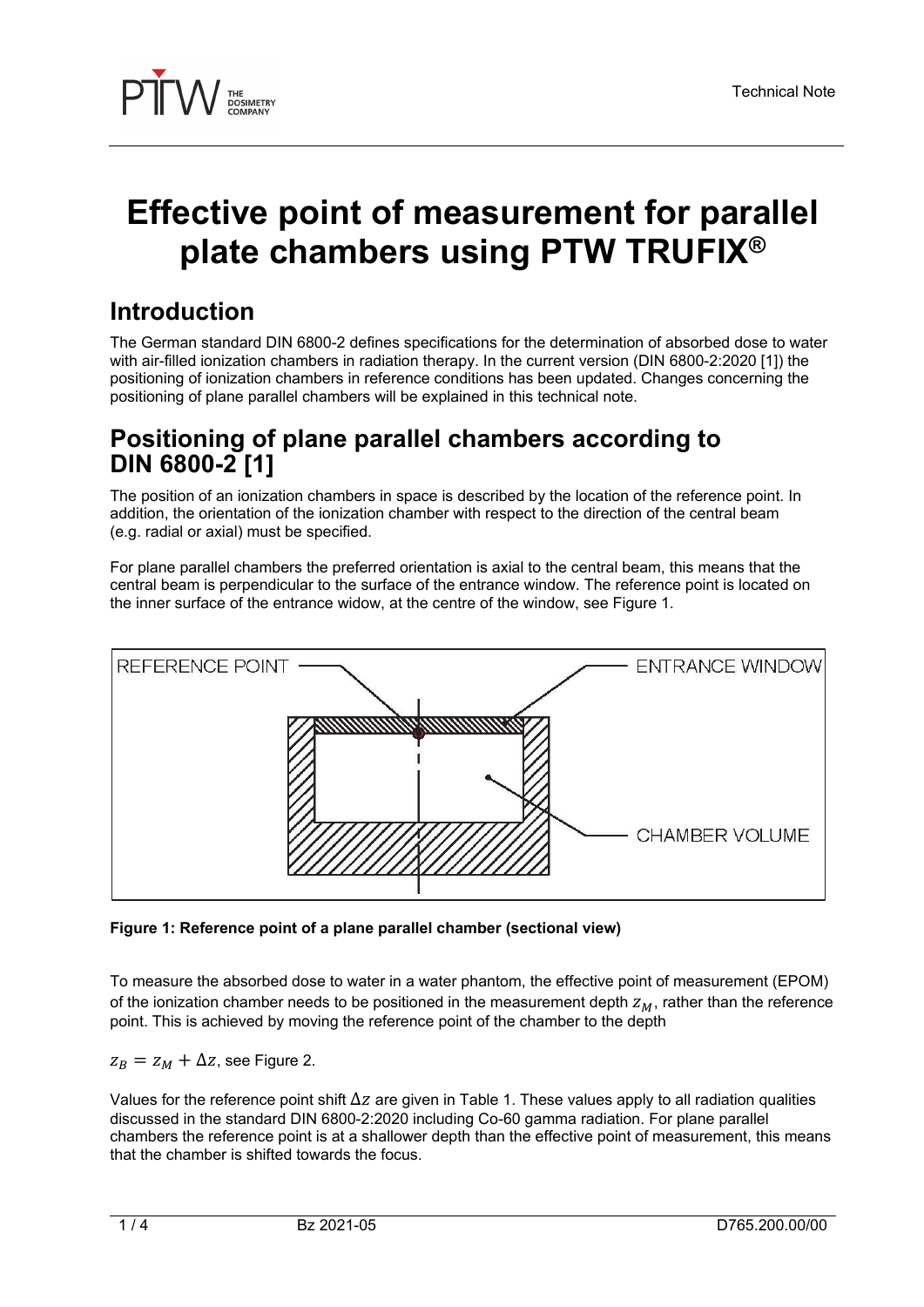

| Ionization chamber                                        | Reference point                           | Reference point shift ∆z | Correction factor kr |
|-----------------------------------------------------------|-------------------------------------------|--------------------------|----------------------|
| T23343 Markus chamber<br>$0.055$ cm <sup>3</sup>          | 1.3 mm below surface of<br>protection cap | $-0.3$ mm                | 0.9982               |
| PTW 34001 Roos chamber<br>$0.35 \text{ cm}^3$             | 1.13 mm below surface $a$                 | $-0.4$ mm                | 0.9976               |
| PTW 34045 Advanced<br>Markus chamber 0.02 cm <sup>3</sup> | 1.3 mm below surface of<br>protection cap | $0.0$ mm                 |                      |

a According to manufacturer

#### **Table 1: Shift between EPOM and reference point of PTW plane parallel chambers [1]**

The correction factor  $k_r$  considers the different positioning of ionization chambers during calibration and measurement. During calibration in Co-60, the ionization chamber is positioned at the measurement depth in the reference point. In the measurement situation at the clinic, the chamber position is shifted by Δz. The product of the calibration factor and k<sub>r</sub> corresponds to the calibration factor that would have been obtained in Co-60 if the chamber had been positioned at the calibration depth +  $\Delta z$ . Hence, in all cases where the depth-positioning at calibration and at measurement is different, the correction factor  $k_r$ has to be applied to the measured reading when following the regulations of DIN 6800-2:2020.



**Figure 2: Positioning of a plane parallel chamber in a water phantom (sectional view). The focus is located above the water phantom.**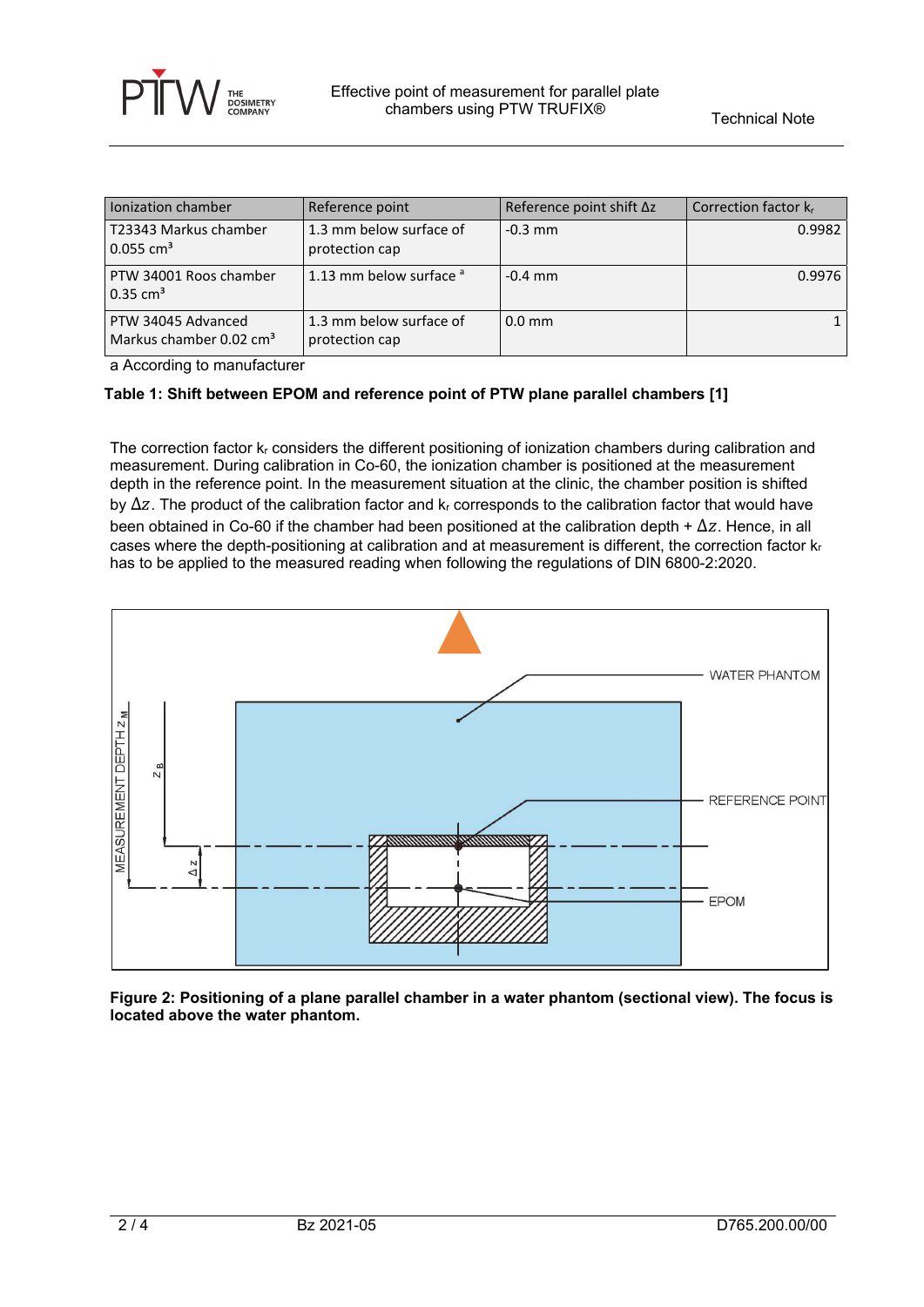

# **Positioning of plane parallel chambers with TRUFIX**

PTW developed the TRUFIX mounting system for easy installation and positioning of various ionization chambers and detectors in the BEAMSCAN and MPx – systems. It accurately positions the different detectors in the effective point of measurement at the water surface in these water phantoms.

With the update of the DIN 6800-2:2020, there will be new holders for the plane parallel chambers T34001 Roos and T34045 Advanced Markus. In Table 2 it is described which holder is used for measurements according to which standard, the green marked entries are the new holder types.

For the T23343 Markus chamber there will be no new TRUFIX holder. If you want to position the T23343 according to DIN 6800-2:2020, you have to shift the chamber manually.

|                                                      | Chamber                                                     | <b>TRUFIX Holder</b>      |                                                     | Standard                             |                                      |                                                  |
|------------------------------------------------------|-------------------------------------------------------------|---------------------------|-----------------------------------------------------|--------------------------------------|--------------------------------------|--------------------------------------------------|
| Water<br>Phantom                                     | Type number                                                 | <b>Type Number</b>        | Name                                                | <b>DIN</b><br>6800-<br>2:2008-<br>03 | <b>DIN</b><br>6800-<br>2:2020-<br>08 | <b>TRS</b><br>398<br>(2006)<br>/ TG 51<br>(2014) |
| <b>BEAMSCAN</b><br>&<br><b>BEAMSCAN</b><br><b>MR</b> | T23343 Markus<br>chamber 0.055 cm <sup>3b</sup>             | T21008.1.310 <sup>b</sup> | TRUFIX BS holder for<br>Markus chamber              | X                                    |                                      |                                                  |
|                                                      | T34045 Advanced<br>Markus chamber<br>$0.02$ cm <sup>3</sup> | T21008.1.340              | <b>TRUFIX BS holder Adv.</b><br>Markus cha. DIN/TRS |                                      | X                                    | X                                                |
|                                                      | T34001 Roos<br>chamber 0.35 $cm3$                           | T21008.1.320 <sup>b</sup> | TRUFIX BS Halter für<br>Roos-Kammer                 | X                                    |                                      |                                                  |
|                                                      |                                                             | T21008.1.350              | <b>TRUFIX BS holder Roos</b><br>chamb. TRS398/TG51  |                                      |                                      | X                                                |
|                                                      |                                                             | T21008.1.360              | <b>TRUFIX BS holder Roos</b><br>chamber DIN 6800-2  |                                      | X                                    |                                                  |
|                                                      |                                                             |                           |                                                     |                                      |                                      |                                                  |
| <b>MPx</b>                                           | T23343 Markus<br>chamber 0.055 cm <sup>3b</sup>             | T4316/U451 <sup>b</sup>   | TRUFIX holder for type                              | X                                    |                                      |                                                  |
|                                                      | T34045 Advanced<br>Markus chamber<br>$0.02 \text{ cm}^3$    | T4316/U461 <sup>b</sup>   | 23343 and 34045                                     | X                                    |                                      |                                                  |
|                                                      |                                                             | T4316/U621                | <b>TRUFIX holder Adv.</b><br>Markus cha. DIN/TRS    |                                      | X                                    | X                                                |
|                                                      | T34001 Roos<br>chamber 0.35 $cm3$                           | T4316/U471 <sup>b</sup>   | <b>TRUFIX holder for Roos</b><br>chamber            | X                                    |                                      |                                                  |
|                                                      |                                                             | T4316/U631                | <b>TRUFIX holder Roos</b><br>chamber DIN 6800-2     |                                      | X                                    |                                                  |
|                                                      |                                                             | T4316/U641                | <b>TRUFIX holder Roos</b><br>chamb. TRS398/TG51     |                                      |                                      | X                                                |

b Discontinued

#### **Table 2:TRUFIX holder for BEAMSCAN, BEAMSCAN MR and MPx-system**